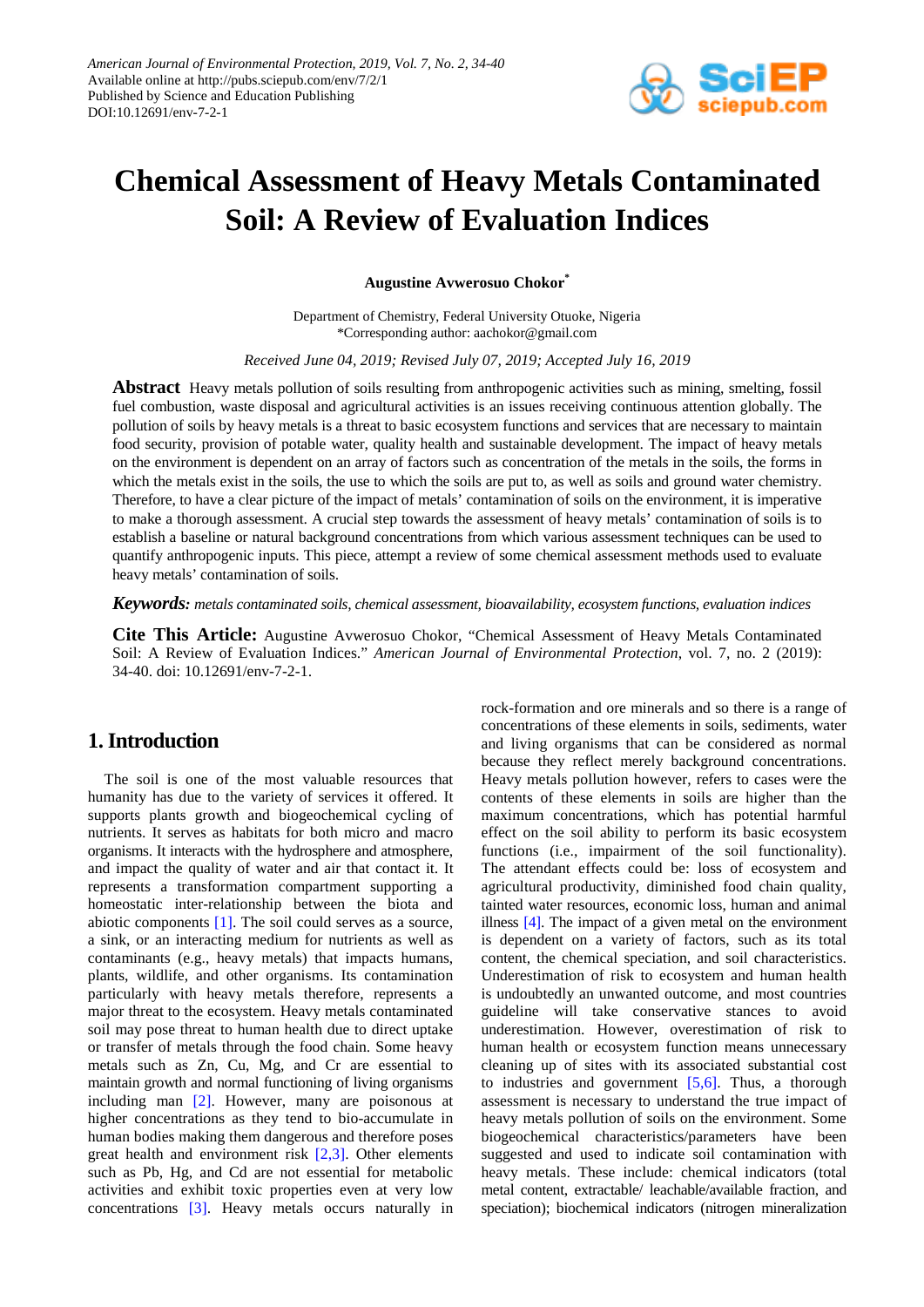capacity, fluorescein diacetate hydrolysis, microbial biomass carbon, enzymatic activities); microbial indicators (basal respiration rates, microbial biomass, microbial metabolic quotient and microbial community structure); plant indicators (seed germination, root elongation, biomass yield, uptake of metals and metal accumulation in edible parts); and soil animal indicators (evaluation of the effects of accumulation of toxic metals in body of appropriate organisms such as isopods, diplopods, and annelids; abundance and/or diversity of species in soil environment). In this piece we focus mainly on the use of chemical indicators by various authors in the assessment of the impact of metals on soils and environments. Chemical assessment of heavy metals contaminated soils usually begin with collections of samples that accurately represent soils in the problem areas, followed by analysis of metals and related soil properties such as pH, organic matter content and soil texture, and comparison of contamination/pollution quantification against regulatory standards. Some of the methods used by various authors to assess the impact of metals in soils and environments are discuss below.

# **2. Some Indices for Evaluation of Heavy Metals' Contamination in Soils**

#### **2.1. Contamination/Pollution Index**

Lacatusu [\[7\],](#page-5-4) distinguished between soil contamination and pollution range by mean of contamination/pollution (C/P) index. This index represents the metal content effectively measured in soil by chemical analysis and the reference obtained as assessment value for heavy metal in soil. i.e,

$$
C/P = \frac{\text{Actual measurement of concentration in soil}}{\text{Target values from reference table}}
$$

C/P index value greater than unity (1) define a pollution range, while that lower than unity indicates contamination range. The significances of intervals of contamination/pollution index(C/P) values according to Lacatusu are as shown in [Table 1.](#page-1-0)

|  |  | Table 1. Significance of C/P Values |  |  |  |
|--|--|-------------------------------------|--|--|--|
|--|--|-------------------------------------|--|--|--|

<span id="page-1-0"></span>

| c/p           | <b>Significance</b>       |
|---------------|---------------------------|
| < 0.1         | Very slight contamination |
| $0.1 - 0.25$  | Slight contamination      |
| $0.26 - 0.50$ | Moderate contamination    |
| $0.51 - 0.75$ | Severe contamination      |
| $0.75 - 1.0$  | Very severe contamination |
| $1.1 - 2.0$   | Slight pollution          |
| $2.1 - 4.0$   | Moderate pollution        |
| $4.1 - 8.0$   | Severe pollution          |
| $8.1 - 16.0$  | Very severe pollution     |
| >16           | Excessive pollution       |

Lacatus[u \[7\].](#page-5-4)

#### **2.2. Proportion of Anthropogenic Metals**

The proportion of anthropogenic metals is usually computed for each metal using the equation:

anthropogenic metal = 
$$
\frac{(X - Xc)100}{X}
$$

Where,  $X =$ average concentration of the metal in soil, and  $X_c$  = average concentration of the metal in the control sample. The metal content of the control (background) sample is usually taken to represent the lithogenic metal [\[8\].](#page-5-5) High proportion of anthropogenic metals connotes pollution from human activities.

#### **2.3. Pollution Load Index**

The pollution load index (PLI) is another method use to assess heavy metal load in soils, and is defined as the nth root of the multiplications of the contamination factors, that is;

$$
\text{PLI} = \left(CF_1xCF_2xCF_3x...xCF_n\right)^{1/n}
$$

where n is the number of metals,

$$
CF (contaminton Factor) = \frac{metals concentrations in soil}{background values of the metals in soil}
$$

PLI greater than unity (1) indicates pollution while that less than unity represent no pollutio[n \[9,10,11\].](#page-5-6)

#### **2.4. Accumulation Factor (AF) and Enrichment Factor (EF)**

The Accumulation Factor (AF) or the Enrichment Factor (EF) is another common assessment method used to evaluate how much soil is impacted by heavy metal. The Accumulation Factor (AF), measures pollution as the amount or ratio of the sample metal enrichment above the concentration present in the reference station. That is,

$$
AF = \left[ C_{\text{metal}} \right]_{\text{soil}} / \left[ C_{\text{metal}} \right]_{\text{Control}}
$$

Where  $C_{\text{metal}}$  are the concentrations in soil and control respectively. The EF however is slightly different from the AF since it normalizes the measured heavy metal content with respect to a sample reference such as Fe, Mn, Al, or Zn  $[12,13]$ . Thus the EF is calculated using the equation:

$$
EF = \frac{[C \text{ metal } / C \text{ normalize}] \text{ soil}}{[C \text{ metal } / C \text{ normalize}] \text{control}}
$$

Where C *metal* and C *normalize* are the concentrations of heavy metals in soil and in unpolluted control. The Enrichment Factor (EF) has been used to assess the degree of anthropogenic influence, increasing EF represent rising contribution from anthropogenic sources [\[12\].](#page-5-7) On the basis of the Enrichment Factor, five categories of contaminations are identified as follows: deficiency to minimal enrichment (EF < 2), moderate enrichment (EF 2 - 5), significant enrichment (EF 5 - 20), very high enrichment (EF 20 - 40), and extremely high enrichment  $(EF > 40)$  [14].

#### **2.5. Index of Geo-accumulation (Igeo)**

Another widely used index of metal contamination or pollution is the Index of Geo-accumulation (Igeo) which is based on the Mulller's equation stated as: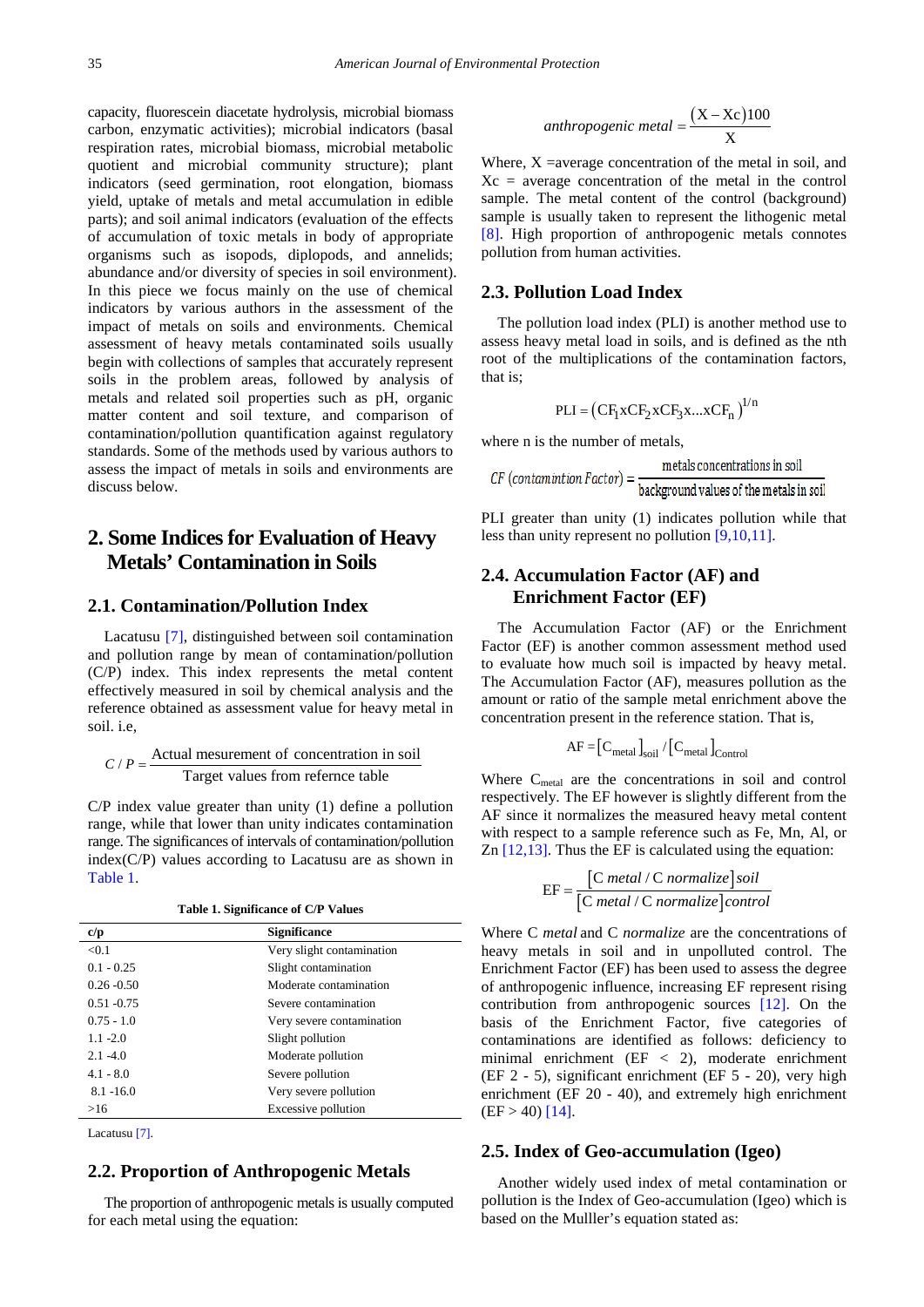$$
I_{geo} = Log_2(C_n / 1.5B_n)
$$

Where Cn is the concentration of the heavy metal in the enriched sample and Bn is the concentration of the metal in the unpolluted sample or control. The factor 1.5 is introduced to cater for the lithogenic variations in soils [\[15,16\].](#page-5-9) The extent of metal pollution is appraised in terms of seven contamination classes derived from increasing numerical value of the index as follows: unpolluted (Igeo  $<$  1), unpolluted to moderately polluted  $(0 \leq \text{Igeo} < 1)$ , moderately polluted  $(1 \leq \text{Igeo} < 2)$ , moderately to strongly polluted ( $2 \leq \text{Igeo} < 3$ ), strongly polluted  $(3 \leq \text{Igeo} < 4)$ , strongly to very strongly polluted  $(4 \leq I$ geo  $< 5)$ , and very strongly polluted (Igeo  $\geq 5$ ) [\[13\].](#page-5-10)

### **2.6. Pollution Index (PI) and Nemerow Integrated Pollution Index (NIPI)**

The pollution index (PI) and Nemerow integrated pollution index (NIPI) may also be used to assess the contamination of heavy metal in soils. The PI is defined as: PI = Ci/Si, where Ci represents the measured concentration of each metal and Si stand for the background or control value. PI may be rated as; nonpolluted (PI < 1), low level of pollution  $(1 < PI < 2)$ , moderate pollution ( $2 \leq PI < 3$ ), strongly polluted ( $3 < PI$  $<$  5), and very strongly polluted (PI  $>$  5) based on its numerical value [\[17\].](#page-5-11) The Pollution index (PI) is regarded as single factor index as it reflects only the contamination of a single heavy metal. However, heavy metals contaminations of soils hardly occur singly. Therefore, the Nemerow integrated pollution index (NIPI) was proposed to evaluate the overall pollution of metals. The Nemerow integrated pollution index (NIPI) is defined as follows: NIPI =  $[1/2(PI^2ave + PI^2max)]^{1/2}$ . Where, NIPI is the Nemerow integrated (comprehensive) pollution index of the sampled area, and PIave is the corresponding average value in the single-factor pollution index, and PImax is the maximum value in the single-factor pollution index. The NIPI is classed as non-polluted (NIPI  $\leq 0.7$ ), warning line of pollution  $(0.7 < NIPI \leq 1)$ , low level of pollution  $(1 \lt NIPI \leq 2)$ , moderate level of pollution  $(2 < NIPI \le 3)$ , and high level of pollution (NIPI > 3) [\[17\].](#page-5-11) A major drawback of the Nemerow comprehensive pollution index is that it pays no attention to the weight factor and treats every pollution factor equally. Consequently, any high value of pollution factor will results in increased composite value. Actually, different pollution factors have different impacts on environmental toxicity, degradation, and removal. Thus, different pollution factors at the same level should receive different treatment in order to increase the weight factor. It is as a result of this disadvantage, that the improved Nemerow index was developed by replacing PImax of the Nemerow integrated pollution index equation above by PI'max [\[18,19\].](#page-5-12) Where,

$$
PI\text{[max]} = \frac{PImax + Pw}{2}
$$

and Pw is the top pollution factor of weight in all the pollution factors in the sampled area (Ci/Si). Pollution factor weights (W) are calculated according to different pollutants with varying degrees of harm to the environment and human body as:

$$
Wik = \frac{Cik / Si}{\sum_{i=1}^{n} Cik / Si}
$$

Where, Wik is the weight of heavy metal i at site K, the ratio Cik/Si represent the pollution index for a particular metal i while  $\sum_{i=1}^{n} Cik / Si$  is the sum of all the pollution indices for the metals. Cik is the measured concentration of heavy metal, i at site k in mg/kg and Si is the average assessment criterion or background value of heavy metal i in mg/kg.

#### **2.7. Potential Ecological Risk Index (PERI)**

The potential ecological risk index (PERI) was introduced by Hakanson [\[20\].](#page-5-13) This approach comprehensively considers the synergy, toxic level, concentration of the heavy metals and ecological sensitivity of the metals [\[21,22,23\].](#page-5-14) The method comprises a single contamination factor (Cf), a comprehensive contamination measure called the degree of contamination (Cd), the toxic response factor for heavy metals  $(T_R)$ , the potential ecological risk index of a single element (ER), and comprehensive potential ecological risk index (RI). The required equations are as follows:

$$
Cf = C_M / C_R
$$
  
\n
$$
Cd = \sum_{i=1}^{n} Cf
$$
  
\n
$$
ER = T_R x Cf
$$
  
\n
$$
RI = \sum_{i=1}^{n} ER
$$

Where,  $C_M$  is the measured concentration in each sampled point;  $C_R$  is the reference (or background) value of each metal in soil, Cf is the pollution of a single element factor, Cd is the comprehensive contamination factor (also called the degree of contamination), ER is the potential ecological risk index of a single element, RI is a comprehensive potential ecological risk index, and  $T_R$  is the biological toxic factor of a single element, which is determined according to "elements abundance principle" and the "element release principle" of Hakanson [\[20\].](#page-5-13) The standardized toxic response factors proposed by Hakanson are: Hg =40, Cd = 30, As =10, Cu = Pb = Ni = 5, Cr = 2,  $Zn = 1$ . The corresponding contamination factor, degrees of contamination and the grading standards for the levels of potential ecological risk are as shown in [Table 2](#page-3-0) and [Table 3.](#page-3-1)

The typical PERI method considers eight pollutants (PCBs, Hg, Cd, As, Pb, Cu, Cr and Zn), therefore there is need to adjust the grading system above to suit the numbers of metals being considered [\[24,25\].](#page-5-15) A modified equation for a generalized approach to calculating the degree of contamination (Cd) was given by Abrahim [\[25\]](#page-5-16) as:

$$
mCd = \frac{\sum_{i=1}^{n} Cf}{n}
$$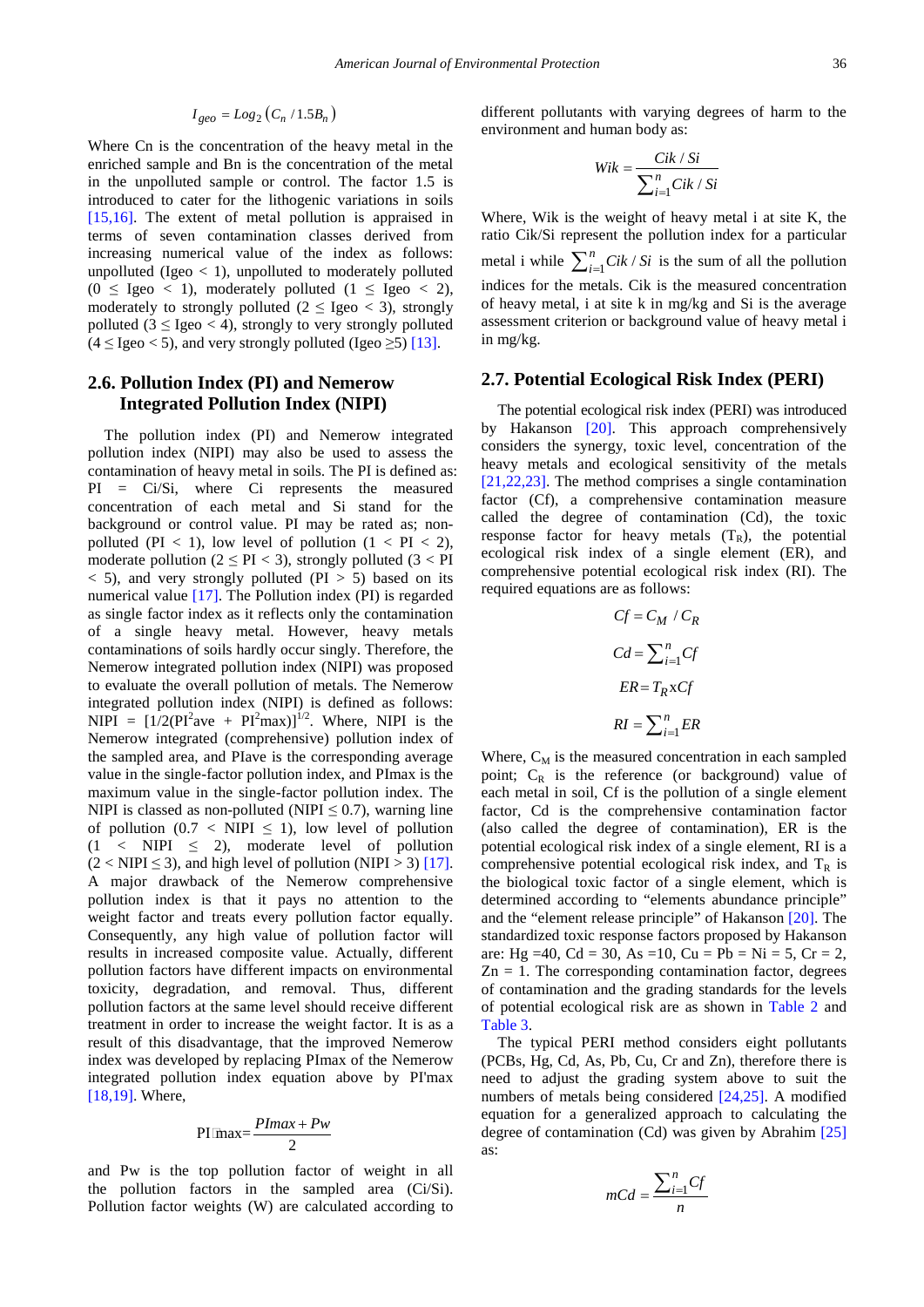Where n is number of analyzed elements, and I is ith element (or pollutant), and Cf is contamination factor. The use of modified degree of contamination (mCd), allows the incorporation of as many metals as the analyst may be interested with no upper limit. Thus, the following grading applies for the different degree of contamination: low contamination (mCd  $\leq$  n), moderate contamination  $(n \leq mCd < 2n)$ , high contamination  $(2n \leq mCd < 4n)$ , and very high contamination (mCd  $\geq$  4n).

**Table 2. Contamination factors and degrees of contamination: Categories and terminologies.**

<span id="page-3-0"></span>

|            | Cf classes Cf and Cd terminologies         | Cd classes   |
|------------|--------------------------------------------|--------------|
| Cf < 1     | Low Cf/Cd, implies low contamination level | Cd < 8       |
|            | $1 \leq Cf < 3$ Moderate Cf/Cd             | 8 < Cd < 16  |
|            | $3 \leq Cf < 6$ High Cf/Cd                 | 16 < Cd < 32 |
| $Cf \ge 6$ | Very high Cf/Cd                            | Cd > 32      |

Hakanso[n \[20\].](#page-5-13)

**Table 3. Grading standard for single and comprehensive potential ecological risk index**

<span id="page-3-1"></span>

| Monomial potential<br>ecological risk factor<br>ER | Comprehensive<br>potential ecological risk<br>factor RI | Pollution level<br>(ecological hazard) |
|----------------------------------------------------|---------------------------------------------------------|----------------------------------------|
| $\leq 40$                                          | < 150                                                   | Low                                    |
| $40 - 80$                                          | $150 - 300$                                             | Moderate                               |
| $80 - 160$                                         | $300 - 600$                                             | High                                   |
| $160 - 320$                                        | >600                                                    | Very high                              |
| >320                                               |                                                         | Extremely high                         |

Hakanso[n \[20\].](#page-5-13)

## **2.8. Metals' Mobility, Bioavailability, Bioaccessibility, and Risk Assessment**

The above methods of evaluation tend to focus on total heavy metals concentrations. However, there is increasing awareness that measurement of total concentrations is a crude measure of soil quality and risk to human health. The inadequacy of total concentrations in assessment of contaminant exposure to stressors has been noted by many researchers [\[26-32\].](#page-5-17) While total metal content is useful index in assessing risk of a contaminated site, total metal content alone does not provide predictive insights on the bioavailability, mobility, fate and ultimate impact on the environment. Thus, it is limited in providing exact dimension of pollution.

Evaluation of soils pollutions based on chemical extraction have been developed and are based on fact that strong correlation exists between the response from a given organism or group of organisms to extraction concentration. In other word, there is a strong relationship between the chemical extract and the bioavailable fraction. Chemical extractants that have been found useful in this regards include: salt solutions  $(CaCl<sub>2</sub>, Ca(NO<sub>3</sub>)<sub>2</sub>, NH<sub>4</sub>Cl,$  $NH<sub>4</sub>NO<sub>3</sub>$ , dilute acid solutions (HCl, HNO<sub>3</sub>), and chelating agents (ethylenediamine tetraacetic acid (EDTA), Diethylene triamine penta acetic acid (DTPA)). Ammonium bicarbonate-Diethylene triamine penta acetic acid (AB-DTPA) and acid ammonium acetate-ethylene diamine tetra acetic acid (AAAc-EDTA) have also been used as single extractants [\[33-40\].](#page-5-18) These methods all involve a standardized procedure in which a solution is agitated with soil or sediment, separated from the soil matrix (by centrifugation and / or filtrations) followed by

the determination of total aqueous metal by means of spectroscopic (AAS, ICP-OES) or mass spectroscopic (ICP-MS) techniques.

The degree of contamination may also be determined by leach test, the commonest among them been the extraction procedure toxicity (EPT) test (USEPA method 1310), toxicity characteristic leaching procedure (TCLP) (USEPA Method 1311), and the synthetic precipitation leaching procedure (SPLP) (USEPA Method 1312). The procedure involves measurement of metals' concentrations in leachate from soil contacted with deionized water maintained at pH 5 (EPT), an acetic acid solution (TCLP) or a dilute solution of sulphuric and nitric acid (SPLP).

Sequential extraction is also commonly used to determine the mobile, bio-available, and stabile fractions of metals in soils [\[36,41\].](#page-5-19) Sequential extraction (fractionation or speciation) procedures contact the solid with a series of extractants solutions that are designed to dissolve different fractions of the associated metal. A typical sequential extraction approach uses progressively stronger chemical reagents to sequentially solubilize various chemical fractions of the total metal content of the soil, and separate four to seven metal fractions, such as readily exchangeable, carbonate-bound, sesquioxides-bound, organic matterbound and residual chemical fractions (Primarily metal ions that are incorporated in silicate structures). Such fractions are operationally defined and are based on the assumption that extracting reagents possess the ability to remove each form of the element from the soil without altering other forms of the element. Fractionation (speciation) is indeed a process of separating soils, sediments and soil component into operationally defined fractions in the assessment of contamination [\[42\].](#page-6-0) Such separation has been widely used in various environmental studies [\[30,32,43,44,45,46,47\].](#page-5-20)

The study of the speciation of contaminants in the environment is important in understanding how heavy metal are retained in different component hence, their mobility, solubility, bioavailability and ultimate impacts of contaminants on human health [\[48\].](#page-6-1) Information that will assist in understanding the mechanism of chemical and microbial transformation, as well as development of predictive models, effective remediation and waste management are also provided by the stud[y \[42,49\].](#page-6-0)

The mobility and availability of heavy metals in soils is a function of their associations with various soil components. Water soluble and exchangeable forms tend to be readily mobile and phyto-available; whereas metals incorporated into crystallize lattices of clay appear relatively immobile. The other forms-precipitated as carbonate, occluded in Fe, Mn and Al oxides or complexed with organic matter could be relatively mobile or inactive depending upon the combination of physical and chemical attributes of soil [\[45,50,51,45\].](#page-6-2) Several sequential extraction schemes have been developed to determine the forms of metals in soils [\[41,50,51,53\].](#page-6-3) But the usefulness of these schemes depends on the final use to which data acquired are put to [\[41,54,51,34,55\].](#page-6-3)

Results obtained from the different extraction schemes may vary significantly due to differences in extraction conditions and interference from other elements and components of the soil matrix. Certain pitfalls have been associated with the use of these schemes. These include: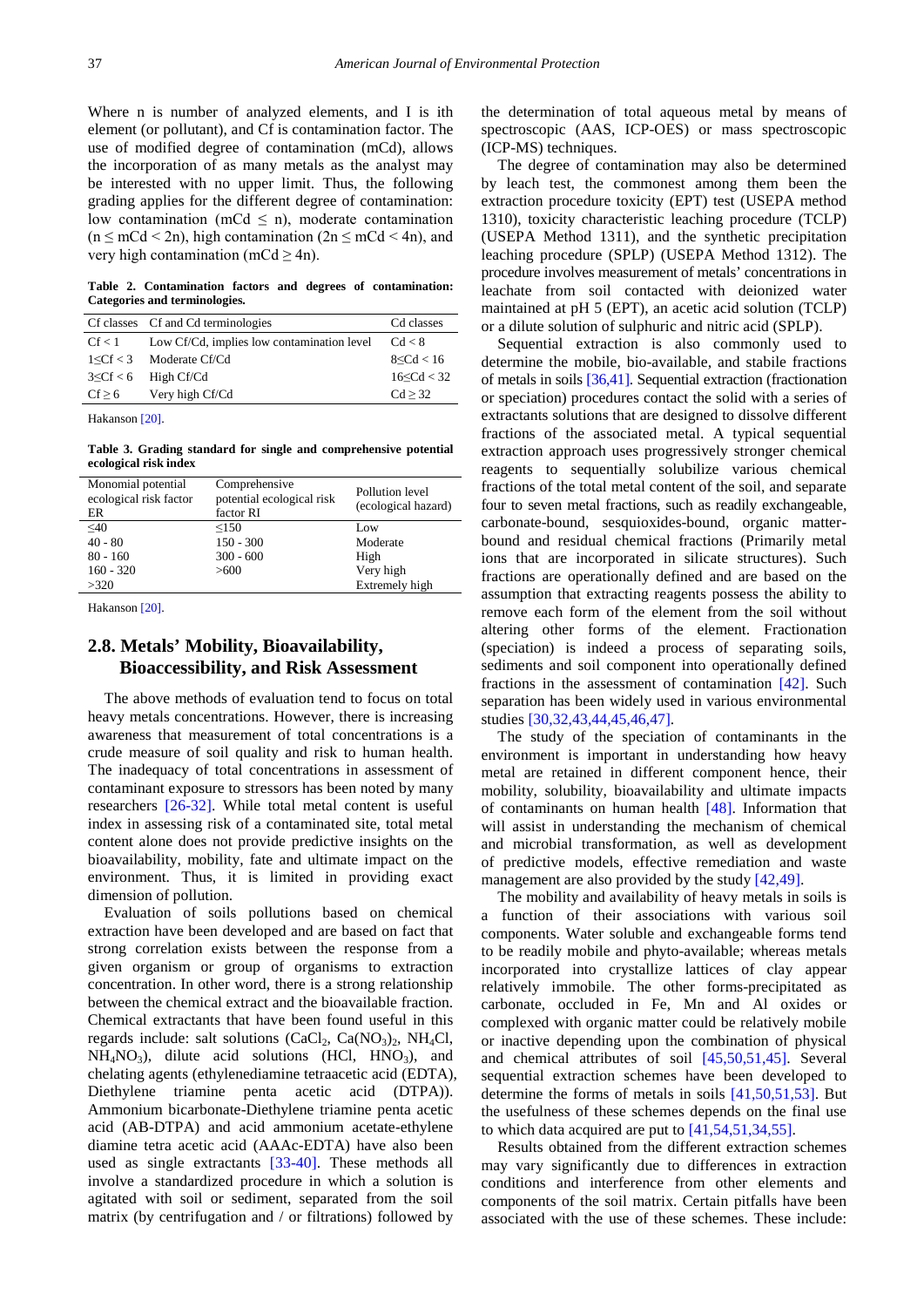the limited selectivity of extractants [\[51,56\],](#page-6-4) the incomplete removal of dissolved species due to re-adsorption or re-precipitation and the possible modification of the original oxidation state of the metal or metalloid [\[56-59\],](#page-6-5) and the deficiency of reagent dose if metal content is too high [\[60\].](#page-6-6) These problems suggest that interpretations of sequential extraction data must be made cautiously. Despite these shortcomings, sequential extraction is relevant in evaluating the relative usefulness of the different forms that may be present in soils [\[42\].](#page-6-0) The inconsistency of fractionation results between the various extractants of a given class, and difficulties in comparison of results between different extraction scheme has prompted the Bureau Commun de Recherche (BCR), that is the European Community Bureau of Reference (now the European Community Standards Measurement and Testing Programme) to develop a three stage sequential extraction scheme with the aim of harmonizing the various extraction schemes for soils/ sediments analysis [\[36,61\].](#page-5-19) The BCR method has since been modified by various author[s \[62,63\].](#page-6-7)

The BCR Method associate metals with any of the following four geochemical phases: acid-soluble phase, reducible phase, oxidisable phase, and residual phase. The acid-soluble phase consists of exchangeable metals and those bound to carbonates that can easily leach into water column. The reducible phase is that bound to Fe and Mn oxides that can be released if the soil conditions changes from oxic to anoxic state. The oxidisable phase represent fraction of metals bound to organic matter and sulphides which can be released under oxidizing conditions. While the residual phase connote the fraction of metals embedded in the crystalline structures of the soil. They are immobile and non-available to plants and other organisms over the time frames of interest. The factors that may influence the availability of metals in soils include: pH, redox potential, organic matter content, soil texture, clay content and type, and cation exchange capacity. Also, the presence of both inorganic and organic ionic species affects metal adsorption, speciation, and bioavailability through direct interaction (metal-ionic species) and indirectly via its impact on surface adsorption mechanisms.

The use of soil animals as indicators of soil pollution has been highlighted in the introductory portion. The fraction of a contaminant that is absorbed into the body of animals following ingestion, inhalation or dermal contact is referred to as the bio-available fraction. Animals such as swine, mice, primates, rodents, etc have also been used to assess bioavailability, pollution status and human health risks of contaminated soils [\[64,65\].](#page-6-8) However, the setbacks in monitoring health risk by animal model is that the process is slow and costly (length of time is required for the experiment to reach conclusion, time and money is spent in rearing and feeding the animals), beside, ethical issues may be associated with the in vivo assays. Simple, rapid, and inexpensive in vitro chemical assessment methods have therefore been developed as alternative measure of bio-availability. Bio-accessibility assays determine the amount of metals solubilized from the solid matrix (e.g. soil) in simulated human digestive fluids and represents the amount of metals that is potentially bio-available for absorption into the systemic circulations [\[65\].](#page-6-9) These in vitro model, do not attempt to reproduce settings established in vivo, but mimic key processes such

as contaminant dissolution. They are based on the premise that strong correlation exist between the in vivo and in vitro results across varieties of sampled types. Bioaccessibility assays in common use include: the solubility bioaccessibility research consortium (SBRC), In vitro gastro-intestinal (IVG), Deutsches Institut für Normunge. V. (DIN), physiologically based extraction test (PBET), and the unified BARGE method (UBM) assays [\[64,66,67,68\].](#page-6-8) Bio-accessibility is a limiting step to bioavailability, as ingested contaminants must first be bio-accessible before it can be bio-available. Assessment of risk based on the bio-accessible fraction may slightly overestimate health risks compared to the bio-available fraction, since not all soluble contaminants in the digestive system will necessary be bio-available, some solubilized contaminants will certainly remain unabsorbed and excreted by the body. It however provides a more accurate measure for risk assessment compared to the use of total soil concentrations and also promote the application of precautionary principle.

# **3. Conclusion**

Proper assessment and quantification is required to understand the true impact of heavy metals' pollution on soil environment and human health. The pollution load index, the enrichment factor, the index of geo-accumulation, and the Nemerow integrated pollution index, as well as the potential ecological risk index are commonly used to quantify the impact of heavy metals in soil environment. These methods which are based on heavy metal content which assumed a default value of 100% bioavailability tend to overestimate exposure thereby influencing risk calculation. Therefore, the fact that a seemingly contaminated site exceeded its baseline concentration (guideline value) is not enough to conclude that such site pose significant harm and required remediation. Rather it is a call for further site-specific examination taking cognizance of the soil's characteristics such as pH, organic matter content, texture, and metal's bioavailability in the soil etc, as well as the use to which the site is to be put to. It is only after such site-specific data have been thoroughly assessed, that such site may be deemed polluted and requiring remedial action. Baseline or guideline values should be considered as initial screening values for generic quantitative risk assessment, and should be regarded as maximum soil contaminant concentration tolerable over an extended period. Also, health risk assessment should not be base on chemical assessment alone. Other forms of indicators should be used to complement it so as to reach a more reliable data that could help to guide against underestimation which is risky to ecosystem and human health. While at the same time, watchful against overestimation that will result unnecessarily cost in terms of remediation and psychological effects that such report may produce on the population.

# **References**

<span id="page-4-0"></span>[1] Kabata-Pendias, A and Saduiski, W. "*Trace elements and compounds in soil*" In Merian, E., Anke, M., Ihnat, M., and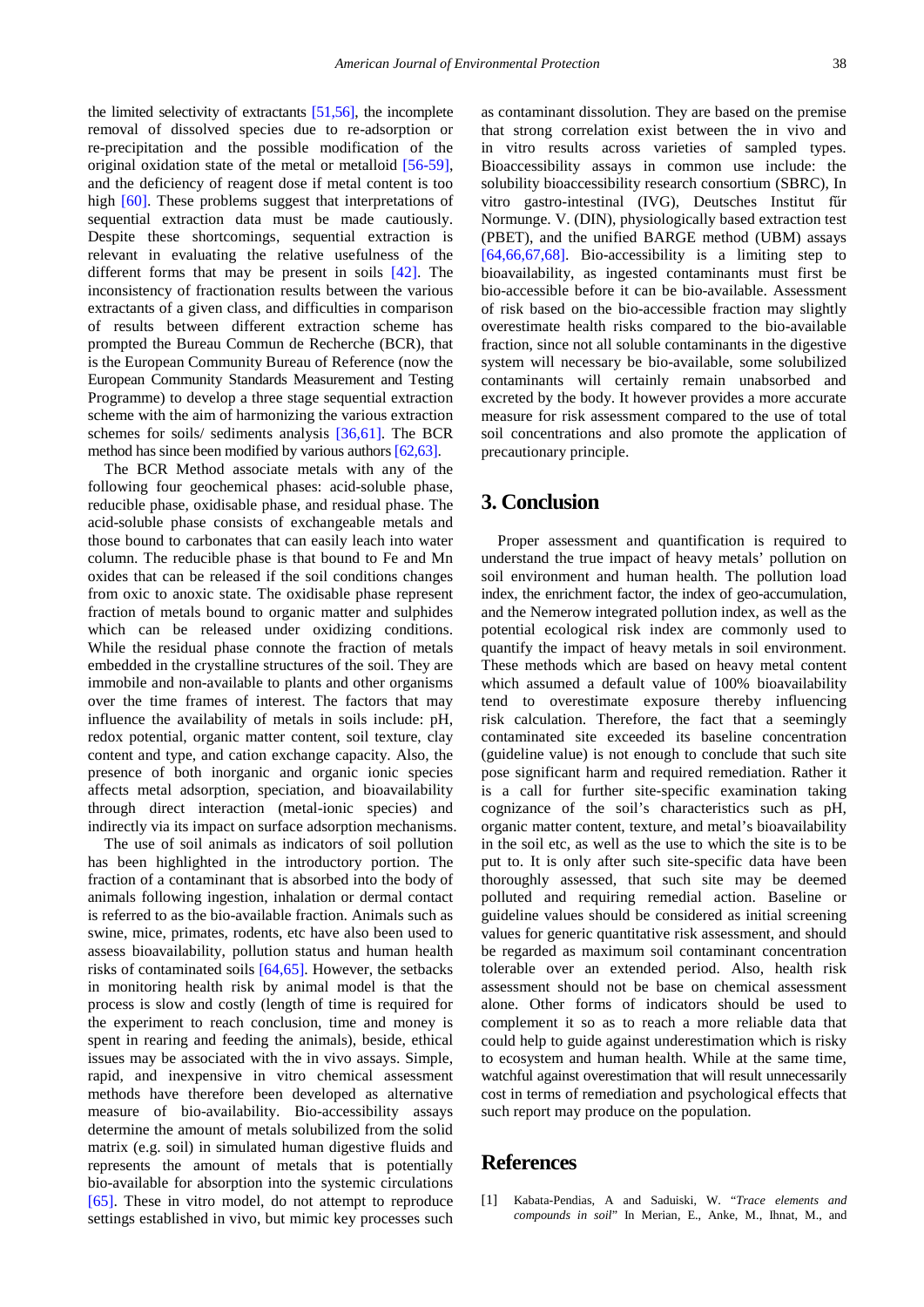Stooeppler, M (eds) *Elements and their compounds in the environment. Occurrence, analysis and biological relevance*, v.1: General aspects. Wiley-VCH Verlag GmbH & Co. Kga A, Weinheim, 2004, p 79.

- <span id="page-5-0"></span>[2] Igwe, J. C. and Abia, A. A., "A Bio-separation Process for Removing Heavy metals from Waste Water using Biosorbents", *Afr. J. Biotechnol.* 5(12):1167-1179, 2006.
- <span id="page-5-1"></span>[3] White, D; Corg Slechta, A; Gilbert, E; Tiffany- Castighoni, E; Zawia, H; Virgolini. MyRoss-George, A; Laslem, M. et al., "New and evolving concept in Neuro-toxicology of Lead", *Toxicology and Applied Pharmacology*, 255(1): 1-27, 2007.
- <span id="page-5-2"></span>[4] Al-Oud, S.S; and Helal, M.I.D., "Immobilization of Pb in soils using natural and synthetic chemical additives" in *National Groundwater Association (NGWA) Conference on Remediation*, 2003.
- <span id="page-5-3"></span>[5] Imray, P. and Langley, A., Health-based Soil Investigation Levels. Commonwealth of Austalia, Canberra, 2001
- [6] Lamb D.T., Ming, H., Megharaj., and Naidu, N., "Heavy metal (Cu, Zn, Cd, and Pb) partitioning and bioavailability in contaminated and long-term contaminated soils", *Journal of Hazardous Materials*, 171: 1150-1158, 2009.
- <span id="page-5-4"></span>[7] Lacatusu, R. "Appraising Levels of Soil Contamination and Pollution with Heavy Metals" In: *Land information System for Planning the Sustainable use of Land Resources*. Heinike, H.J; Eckelman, W; Thomasson, A. J; Jones, R. J. A. and Buckley, B (eds) European Soil Bureau, Research report NO.4, office for official publications of the European Communities Luxembourg, pp. 393-402, 1998.
- <span id="page-5-5"></span>[8] Fagbote, E.O. and Olanipekun, E.O. "Evaluation of the status of heavy metal pollution of soil and plant (Chromolaena odorata) of Agbabu bitumen deposit area, Nigeria". *American-Eurasian Journal of scientific Research*, 5(4): 241-248, 2010.
- <span id="page-5-6"></span>[9] Tomilson D.C; Wilson, J.G; Harris, C.R. and Jeffrey, D.W, "Problems in assessment of heavy metals levels in estuaries and formation of pollution index", *Helgol Meeresuntersuchungen*, 33: 566-575, 1980.
- [10] Chakravarty, M. and Patgiri, A.D. "Metal pollution assessment in sediments of the Dikrong River, NE-India", J*. Hum. Ecol*., 27(1): 63-67, 2009.
- [11] Seshan, B.R.R; Natesan, U. and Deepthi, K. "Geochemical and statistical approach for evaluation of heavy metal pollution in core sediments in southeast coast of india", *Int. J. Environ. Sci. Tech*., 7(2): 291-306, 2010.
- <span id="page-5-7"></span>[12] Sutherland, R.A. "Bed sediment-associated trace metals in an urban stream, Oahu, Hawail", *Environ. Geol*., 39: 611-637, 2000.
- <span id="page-5-10"></span>[13] Huu, H.H; Rudy, S. and Damme, A.V. "Distribution and contamination status of heavy metals in estuarine sediments near Cau Ong harbor, Ha Long Bay, Vietnam", *Geol. Belgica*, 13(1-2): 37-47, 2010.
- <span id="page-5-8"></span>[14] Birth, G.A. *A scheme for assessing human impacts on coastal aquatic environments using sediments*. Woodcoffe, C.D. and Fumess, R.A., Eds., Coastal GIS 2003, Wollongong University Papers in centre for Maritime Policy, 14, Wollongong, 2003.
- <span id="page-5-9"></span>[15] Mediolla, L.L; Domingues, M.C.D; and Sandoval, M.R.G. "Environmental assessment of active tailings pile in the state of Mexico (Central Mexico)", *Res. J. Environ. Sci*., 2(3): 197-208, 2008.
- [16] Tijani, M.N. and Onodera, S. "Hydro-geochemical assessment of metals contamination in urban drainage system: A case study of Osogbo Township, SW-Nigeria", J*. Water Resource and Protection*, 3: 164-173, 2009.
- <span id="page-5-11"></span>[17] Yang, Z.P; Lu, W.X; Long, Y.Q; Bao, X.H. and Yang, Q.C. "Assessment of heavy metals contamination in urban topsoil from Changchun City, China", *J. Geochem. Explor.*, 108; 27-38, 2011.
- <span id="page-5-12"></span>[18] Hong-gui, D; Teng-feng, G; Ming-hui, L; and Xu, D. "Comprehensive assessment model on heavy metal pollution in soil", *Int. J. Electrochem. Sci.*, 7: 5286-5296, 2012.
- [19] Wang, J; Liu, W; Yang, R; Zhang, L; and Ma, J. "Assessment of the potential ecological risk of heavy metals in reclaimed soils at an opencast coal mine", *Disaster advances*, 6(3): 366-377, 2013.
- <span id="page-5-13"></span>[20] Hakanson, L. "An ecological risk index for aquatic pollution control: A sedimentological approach", *Water Resources*, 14: 975-1001, 1980.
- <span id="page-5-14"></span>[21] Singh, A; Sharma, R.K; Agrawal, M. and Marshall, F.M. "Health risk assessment of heavy metals via dietary intake of foodstuffs from the wastewater irrigated site of a dry tropical area of india", *Food Chem. Toxicol*., 48: 611-619, 2010.
- [22] Douay, F; Pelfrene, A; Plangue, J; Fourrier, H; Richard, A; Roussel, H. and Girondelot, B. "Assessment of potential health risk for inhabitants living near a former lead smelter, Part 1: metal concentrations in soils, agricultural crops, and home-grown vegetables", *Environ. Monit. Assess*., 185: 3665-3680, 2013.
- [23] Jiang, X; Lu, W.X; Zhao, H.Q; Yang, Q.C; and Yang, Z.P. "Potential ecological risk assessment and prediction of soil heavymetal pollution around coal gangue dump", *Nat. Hazards Earth Syst. Sci*., 14: 1599-1610, 2014.
- <span id="page-5-15"></span>[24] Li, R.Z; Pan, C.R; Xu, J.J; Ding, G.Z. and Zuo, Y. "Application of potential ecological risk assessment model based on Monte Carlo Simulation", *Res. Environ. Sci*., 25: 1336-1343, 2012.
- <span id="page-5-16"></span>[25] Abrahim, G.M.S and Parker, P.J. "Assessment of heavy metal enrichment factors and degree of contamination in marine sediment from Tamaki Estuary, Auckland, New Zealand", Environ*. Monit. Assess*., 136: 227-238, 2005.
- <span id="page-5-17"></span>[26] McBride, M.B. "Toxic metals in sewage sludge-amended soils: has promotion of beneficial use discounted the risks", *Adv. Environ. Res.*, 8: 5-19, 2003.
- [27] Drexler, J.W and Brattin, W.J. "An in vitro procedure for estimation of lead relative bioavailability: with validation", *Human Ecological Risk Assessment* 13: 333-401, 2007.
- [28] Naidu, R and Bolan, N.S. *Contaminant chemistry in soils: key concepts and bioavailability, in Naidu, R (Ed), Chemical Bioavailability in Terrestrial Environments. Developments in Soil Science,* 32. Elsevier, 2008, pp. 9-39.
- [29] Smolders, E; Oorts, K; van Sprang, P; Schoeters, I; Janssen, C.R; McGrath, S.P; and McLaughlin, M.J. "Toxicity of trace metals in soils as affected by soil type and aging after contamination: using calibrated bioavailability models to set ecological soil standards", *Environ. Toxicol. Chem*., 28: 1633-1642, 2009.
- <span id="page-5-20"></span><span id="page-5-19"></span><span id="page-5-18"></span>[30] Adewuyi, G.O. and Osobamiro, M.T. "Chemical speciation and potential mobility of some toxic metals in tropical agricultural soil", *Research Journal of Environmental Toxicity*, 10(3): 159-165, *□nder Wissenschafiliche* 
	- [31] Chokor, A.A. "The assessment of forms and bioavailability of Copper, Chromium, and Cadmium in soils of automobile workshops, using sequential extraction procedure", *Environ. Earth Sci*., 7(5): 67-75, 2017a.
	- [32] Lestari, I; Budiyanto, F; and Hindarti, D. "Speciation of heavy metals Cu, Ni and Zn by modified BCR sequential extraction procedure in sediments from Banten Bay, Banten Province, Indonesia" in *IOP Conf. Ser. Earth Environ. Sci*., 118-012059, 2018.
	- [33] Lindsay, W.L; Norvell, W.A. "Development of EDTA soil test for zinc, iron, manganese, and copper", *Soil Science Society of America Journal*, 42: 421-428, 1978.
	- [34] Novozamsky, I, Lexmond, T.M. and Houba V.J.G. "A single extraction procedure for soil evaluation of uptake of some heavy metals by plants", *Int. J. Environ. Anal. Chem*. 51: 47-58, 1993.
	- [35] Gupta, A.K. and Aten, C. "Comparison and evaluation of extraction media and their suitability in a simple model to predict the biological relevance of heavy metal concentration in contaminated soils", *International Journal of Environmental Analytical Chemistry,* 51: 25-46, 1993.
	- [36] Ure, A.M; Quevauviller, P; Muntau, H; and Griepink, B. "Speciation of heavy metals in soils and sediments: an account of the improvement and harmonization of extraction techniques undertaken under the auspices of the BCR of the Commission of the European Communities". *International Journal of Environmental Analytical Chemistry*, 51: 135-155, 1993.
	- [37] Quevauviller, P; Rauret, R; Rubio, G; Lopez-Sanchez, J.F; Ure, A.M; Bacon, H; and Muntau, J.R. "Certified reference materials for the quality control of EDTA- and acetic acid –extractable contents of trace elements in sewage sludge-amended soils (CRMs 483 and 484)", *Fresenius' Journal of Analytical Chemistry*, 357: 611-618, 1997.
	- [38] Gupta, A.K. and Singh, S. "Assessment of single extraction methods for the prediction of bioavailability of metals to Brassica juncea L. Czern. (var. Vaibhav) grown on tannery waste contaminated soil", *Journal of Hazardous Materials*, 149: 144-150, 2007.
	- [39] Zhu, Q.H; Huang, D.Y; Liu, S.L; Luo, Z.C; Zhu, H.H; Zhou, B; Lei, M; Rao, Z.X. and Cao, X.L. "Assessment of single extraction methods for evaluating the immobilization effect of amendments on cadmium in contaminated acidic paddy soil", *Plant Soil Environ*. 58(2): 98-103, 2012.